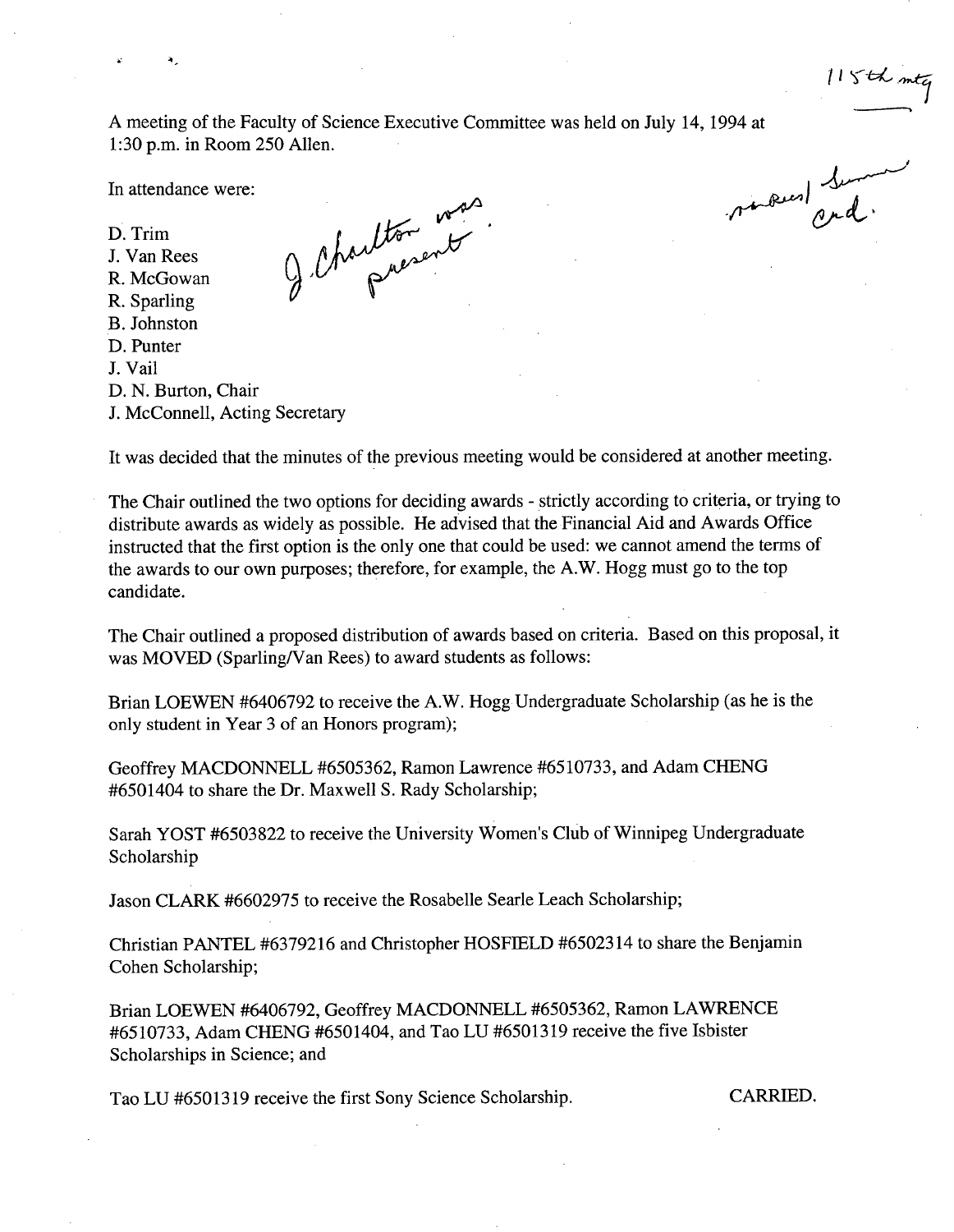.4-

Dr. Vail noted that he had received an Isbister Scholarship in 1948.<br>Members expressed concern about the discriminatory nature of the University Women's Club Scholarship, which is only available to women. As the criteria do not allow it to be held with other awards, but they do require that the top female student receive this award, some females may be excluded from other awards with higher monetary value. Members thought that the Financial Aid and Awards Office should pursue a change in criteria for consideration to allow it to be held with other awards. This will allow us to consider the top female for other awards if she is so deserving, and will also allow us to fulfill the criteria of other awards, which also require that the top student receive them. The top woman should be considered equal to all candidates, and this exclusion does not do this.

Members expressed dismay about the small number of awards available and the small amount of money attached to most awards. Members wondered if the University could be encouraged to increase the capital invested for these awards, or to top up the awards on a yearly basis. The Chair thought that the Faculty Endowment Fund might be approached for some contribution to the faculty?s scholarships and awards. Members also thought that some donors should be encouraged to revise their criteria to allow high, rather than highest standing, to allow us some latitude in determining awards.

Members felt that some publicity should be attached to these awards, such as a picture in the University Bulletin or the Free Press, and that a reception for all awards, where students can invite their families, would be useful. It would add importance to the awards, would recognize good students and would remind the public of our presence. Perhaps a certificate could be devised to give to award winners, or a small medal struck.

It was agreed that the Financial Aid and Awards Office would be contacted about these points.

As there was no further business, it was MOVED (Sparling/Trim) to adjourn at 1:15 p.m.

de 11 Nomin C *2*   $\mathscr{O}\!\!\mathscr{A}$ 

بر<br>,<br>, , , , ,  $\mathcal{N}$